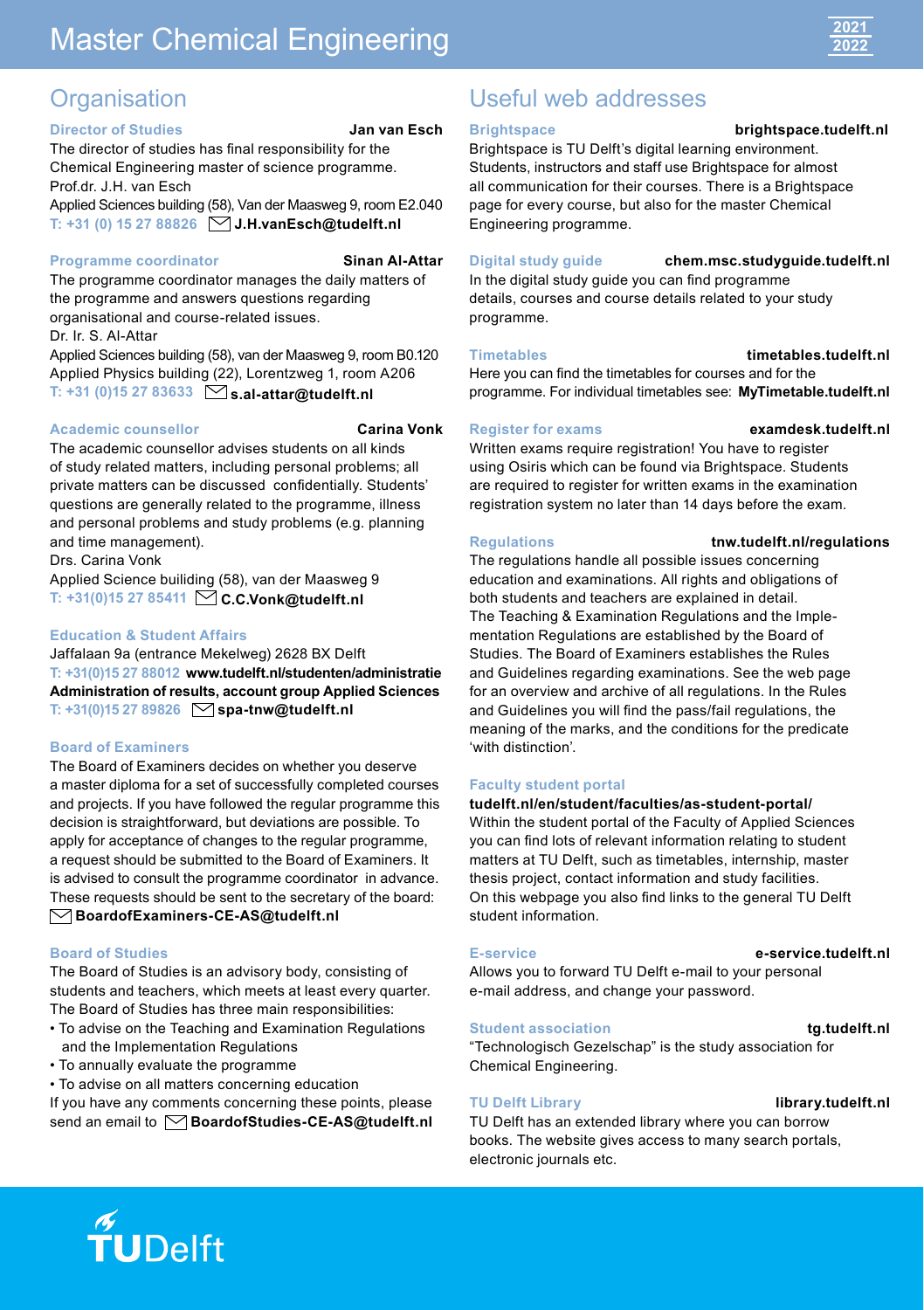# Study programme

The MSc programme takes two years (120 ECTS). There is a choice of three tracks: Chemical Product Engineering (CPE) and Process Engineering (PE). The core programme comprises 90 credits:

# **Obligatory Core Modules (all tracks, period 1, 15 EC)**

| Course Code Course Title |                                     | Instructor           | EC. |
|--------------------------|-------------------------------------|----------------------|-----|
| CH3132A                  | Applied Numerical Mathematics (ANM) | Lahaye, Bera         |     |
| CH3142                   | Molecular Thermodynamics (MTD)      | Mendes, Smith, Bruck |     |
| CH3152                   | Molecular Transport Phenomena (MTP) | Garbin, Boukany      |     |

# **Obligatory Track Modules (period 2, 15 EC)**

#### **Track Chemical Product Engineering**

| Course Code Course Title |                                                                | Instructor                        | EC. |
|--------------------------|----------------------------------------------------------------|-----------------------------------|-----|
| CH3162a                  | Design and Synthesis of Advanced Chemical<br>Products (DSP)    | Eelkema, Houtepen, Jager          | 6   |
| CH3174a                  | <b>Quantum Properties and Structure of Materials</b><br>(QPSM) | Siebbeles, Savenije, van der Veen | -6  |
| CH3372a                  | Soft Matter for Chemical Products (SMP)                        | Mendes, Boukany                   | 3   |

# **Track Process Engineering**

| Course Code | Course Title                        | Instructor         | EC. |
|-------------|-------------------------------------|--------------------|-----|
| CH3043a     | Process Dynamics and Control (PD&C) | Huesman            |     |
| CH3053      | Applied Transport Phenomena (ATP)   | Rwei, Burdyny      |     |
| CH3681a     | Reactors and Kinetics (R&K)         | van Ommen, Urakawa |     |

# **Obligatory Design Modules (period 3&4, 20 EC)**

| Course Code Course Title |                                | Instructor        | EC. |
|--------------------------|--------------------------------|-------------------|-----|
| CH3804                   | Product & Process Design (PPD) | de Haan, Meesters |     |
| CH3843                   | Design Project                 | de Haan, Meesters | 12  |
| WM0320TU                 | <b>Ethics and Engineering</b>  | Santoni de Sio    |     |

#### **Thesis Project (CH3901, 40 EC)**

A Thesis Project, done in the second year, completes the core programme. The thesis project is always done within one of the research sections of the university (Chemical Engineering department and some affiliated groups for CPE and PE tracks, or radiation science and technology department). The thesis project is track specific.

Combining the core programme with 30 EC Scientific and Social Orientation (elective part) completes the Master's programme. Students may opt for:

- Research and Development (R&D) an Industrial Internship plus 12 EC of electives.
- Education (Ed1/Ed2) get a Dutch secondary school qualification.
- Management of Technology (MoT) consists of (either the first or) the second semester of the MSc MoT programme.
- Study Abroad (SA) one semester, project and/or courses, at a foreign university.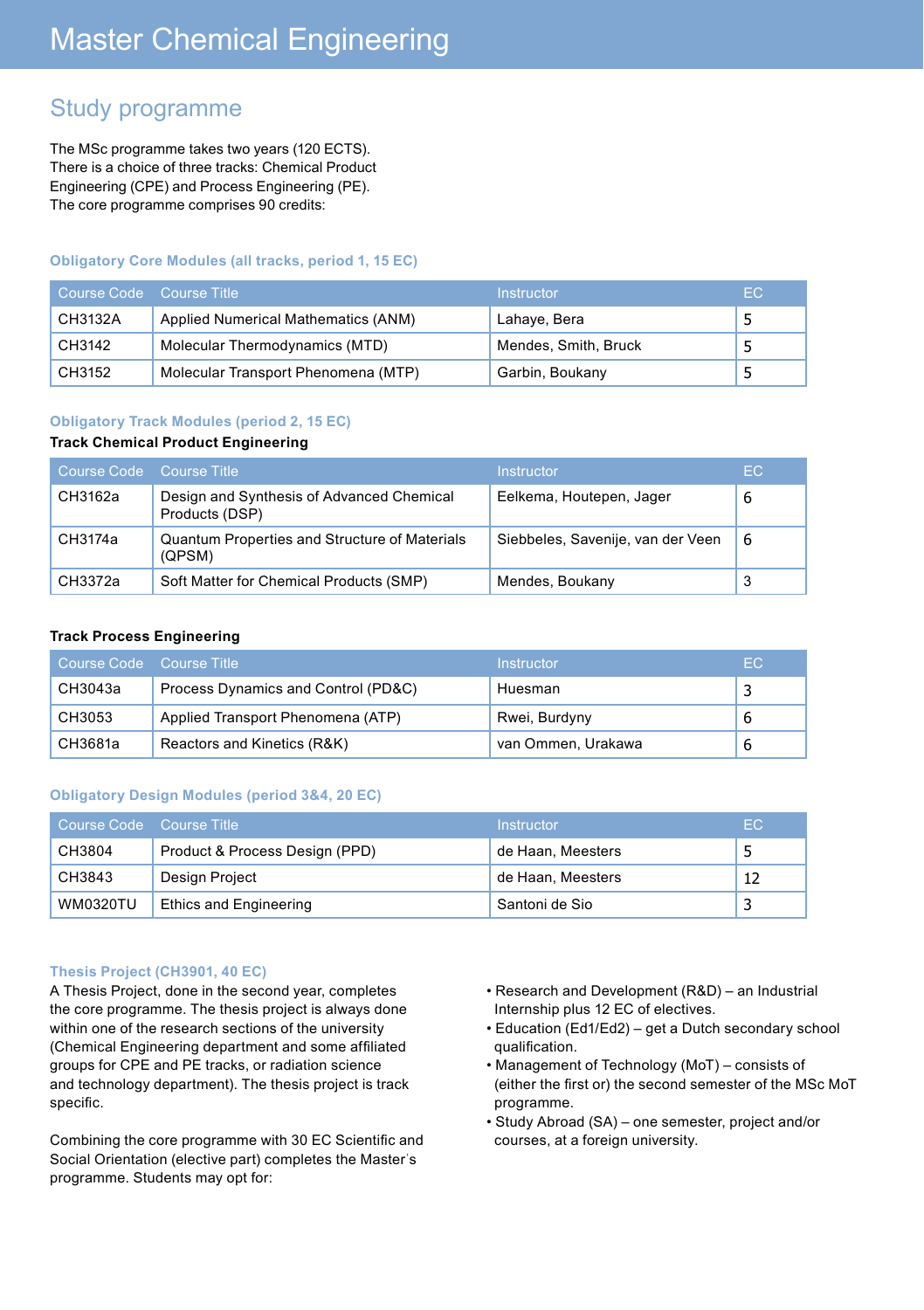

#### **Programme additions**

Contact the programme coordinator:

- Honours programme: this is an individual programme of at least 20 EC on top of the full Chemical Engineering programme, which contains a specially developed 5 EC course for all TU Delft honours track students. The full programme including the additional honours track should be completed within 2 years. Prior approval is required.
- Double degree programmes, such as Chemical Engineering-Management of Technology, require a minimum of 180 EC and should be completed within 3 years. Formal permission to start a double degree programme is ALWAYS required in advance!

| <b>Course Code</b> | <b>Course Module</b>                                     | <b>Credits</b>          | Period         |
|--------------------|----------------------------------------------------------|-------------------------|----------------|
| CH3061             | Multiphase Reactor Engineering                           | 4                       | 3              |
| CH3073             | Separation Processes, Design and Operation               | 3                       | 3              |
| CH3101             | Heterogeneous Catalysis                                  | 3                       | 3              |
| CH3181             | Scale Up / Scale Down                                    | 3                       | 3              |
| CH3222             | <b>Energy Storage in Batteries</b>                       | $\overline{\mathbf{4}}$ | 3              |
| CH3421             | Computational Transport Phenomena                        | 6                       | 3              |
| CH3513             | Electrochemistry for Renewable Energy                    | 4                       | 3              |
| CH3531             | <b>Functional Ceramics</b>                               | 3                       | 3              |
| CH3563             | Product and Process Engineering of Solid (nano)particles | 3                       | 3              |
| CH3622             | Process Intensification                                  | 3                       | 3              |
| CH3632             | Chemistry and Physics of Solar Cells                     | 6                       | 3              |
| CH3672             | <b>Computational Materials Science</b>                   | 3                       | 3              |
| CH3763             | Nuclear Medicine                                         | 3                       | 3              |
| CH3783             | Materials Chemistry for the Nuclear Fuel Cycle           | 3                       | 3              |
| CH3771             | Nuclear Chemistry                                        | 6                       | 3              |
| CH3982             | Literature Study                                         | 3                       |                |
| AP3171             | Advanced Physical Transport Phenomena                    | 6                       | 3              |
| AP3252             | Electron Microscopy Characterization of the Nanoscale    | 3                       | 4              |
| AP3371             | Radiological Health Physics                              | 6                       | $3*$           |
| AP3352             | Introduction to Nuclear Science and Engineering          | 6                       | $\mathbf{1}$   |
| LM3311             | Green Chemistry and Sustainable Technology               | 3                       | 4              |
| LM3731             | <b>Advanced Biocatalysis</b>                             | 6                       | $2 + 3$        |
| CH3542             | <b>Inorganic Materials</b>                               | 3                       | $\overline{2}$ |
| <b>SET3070</b>     | Thermochemistry of Biomass Conversion                    | 4                       | 3              |
| SET3085            | Hydrogen Technology                                      | 4                       | 4              |

#### **Approved Chemical Engineering Electives**

\*This course starts before and ends after period 3

The obligatory track courses from other tracks and  $-$  to a limited extent  $$ courses from other programmes not mentioned on this list (including Dutch and English language courses), can be chosen as well. At least 6 EC of the 12 EC of electives must be from Chemical Engineering

A more detailed description of the programme and courses can be found in the study guide: **[chem.msc.studyguide.tudelft.nl](http://chem.msc.studyguide.tudelft.nl)**